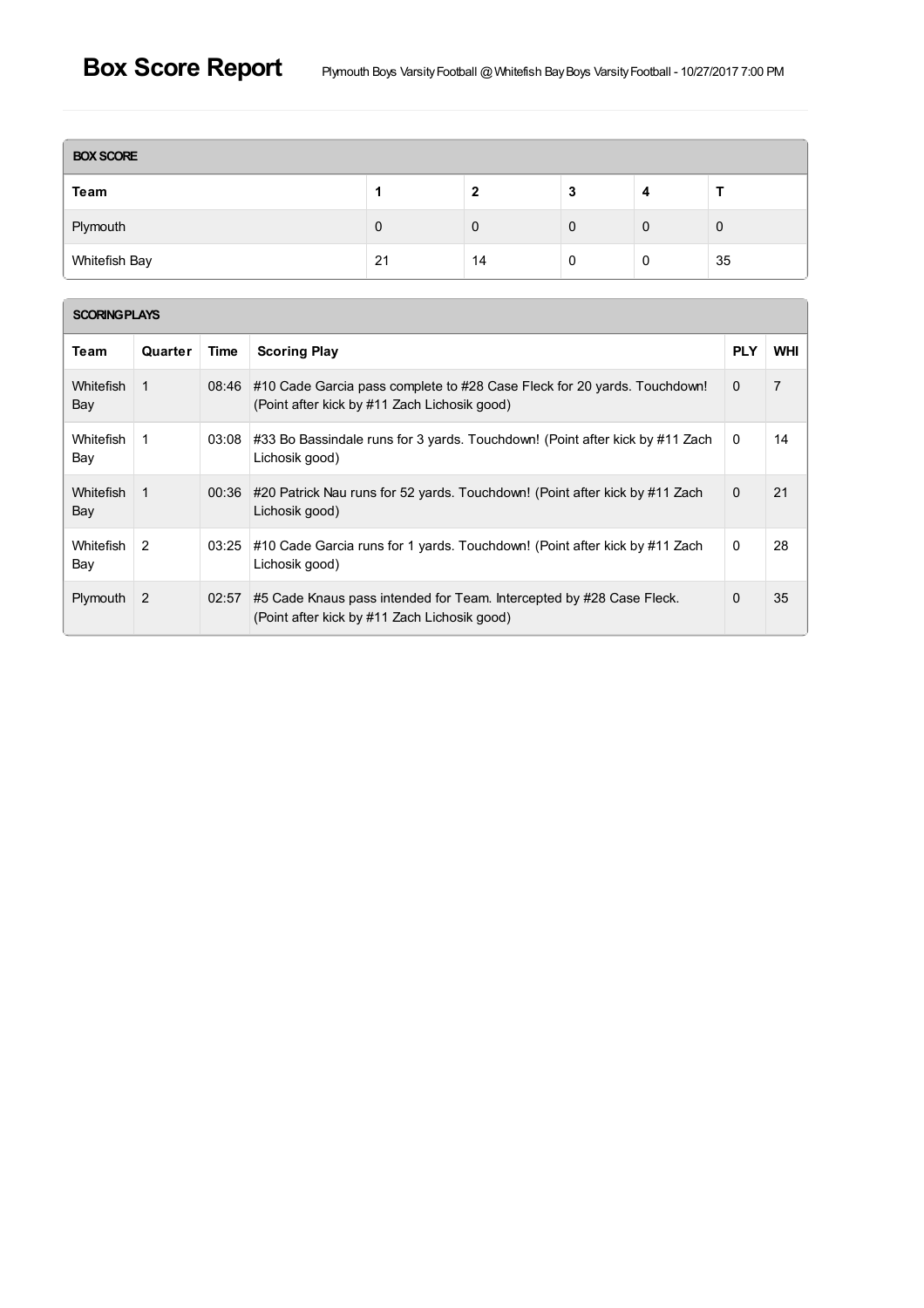| <b>TEAM STAT COMPARISON</b>         |                  |                         |  |  |  |  |  |
|-------------------------------------|------------------|-------------------------|--|--|--|--|--|
|                                     | Plymouth         | <b>Whitefish Bay</b>    |  |  |  |  |  |
| <b>Total Offense</b>                | 132              | 307                     |  |  |  |  |  |
| Number of Plays                     | 45               | 42                      |  |  |  |  |  |
| Yards per Play                      | 2.9              | 7.3                     |  |  |  |  |  |
| Passing                             | 113              | 105                     |  |  |  |  |  |
| <b>Completions - Attempts</b>       | $14 - 29$        | $6 - 9$                 |  |  |  |  |  |
| Yards per Pass                      | 8.1              | 17.5                    |  |  |  |  |  |
| Touchdowns - Interceptions          | $0 - 2$          | $1 - 0$                 |  |  |  |  |  |
| Rushing                             | 19               | 202                     |  |  |  |  |  |
| <b>Rushing Attempts</b>             | 16               | 33                      |  |  |  |  |  |
| Yards per Rush                      | 1.2              | 6.1                     |  |  |  |  |  |
| Receiving                           | 113              | 105                     |  |  |  |  |  |
| Receiving Completions               | 14               | 6                       |  |  |  |  |  |
| Yards per Catch                     | 8.1              | 17.5                    |  |  |  |  |  |
| Penalties - Yards                   | $4 - 40$         | $9 - 75$                |  |  |  |  |  |
| Turnovers                           | $\sqrt{2}$       | $\mathbf 0$             |  |  |  |  |  |
| Fumbles - Lost                      | $0 - 0$          | $0 - 0$                 |  |  |  |  |  |
| Interceptions Thrown                | $\sqrt{2}$       | $\pmb{0}$               |  |  |  |  |  |
| Punting Attempts - Average Distance | $5 - 27.0$       | $2 - 40.5$              |  |  |  |  |  |
| Defensive Sacks - Yards             | $0 - 0$          | $3 - 13$                |  |  |  |  |  |
| Time of Possession                  | 00:21:28         | 00:26:12                |  |  |  |  |  |
| Downs                               |                  |                         |  |  |  |  |  |
| First Downs                         | $\boldsymbol{9}$ | 15                      |  |  |  |  |  |
| First Downs - Rushing               | $\boldsymbol{2}$ | $10$                    |  |  |  |  |  |
| First Downs - Passing               | $\,6\,$          | $\overline{\mathbf{4}}$ |  |  |  |  |  |
| First Downs - Penalties             | $\mathbf{1}$     | $\mathbf{1}$            |  |  |  |  |  |
| Third Down Conversions/Attempts     | 3/12 (25.0%)     | 2/8 (25.0%)             |  |  |  |  |  |
| Fourth Down Conversions/Attempts    | $1/4$ (25.0%)    | 2/4 (50.0%)             |  |  |  |  |  |

| <b>PASSING - PLYMOUTH</b> |     |     |     |           |     | <b>PASSING - WHITERSH BAY</b> |     |     |     |    |     |
|---------------------------|-----|-----|-----|-----------|-----|-------------------------------|-----|-----|-----|----|-----|
| <b>Name</b>               | Cmp | Att | Yds | <b>TD</b> | Int | Name                          | Cmp | Att | Yds | TD | Int |
| 5 Cade<br>Knaus           | 14  | 29  | 113 | 0         | 2   | 10 Cade<br>Garcia             | 6   | 9   | 105 |    | 0   |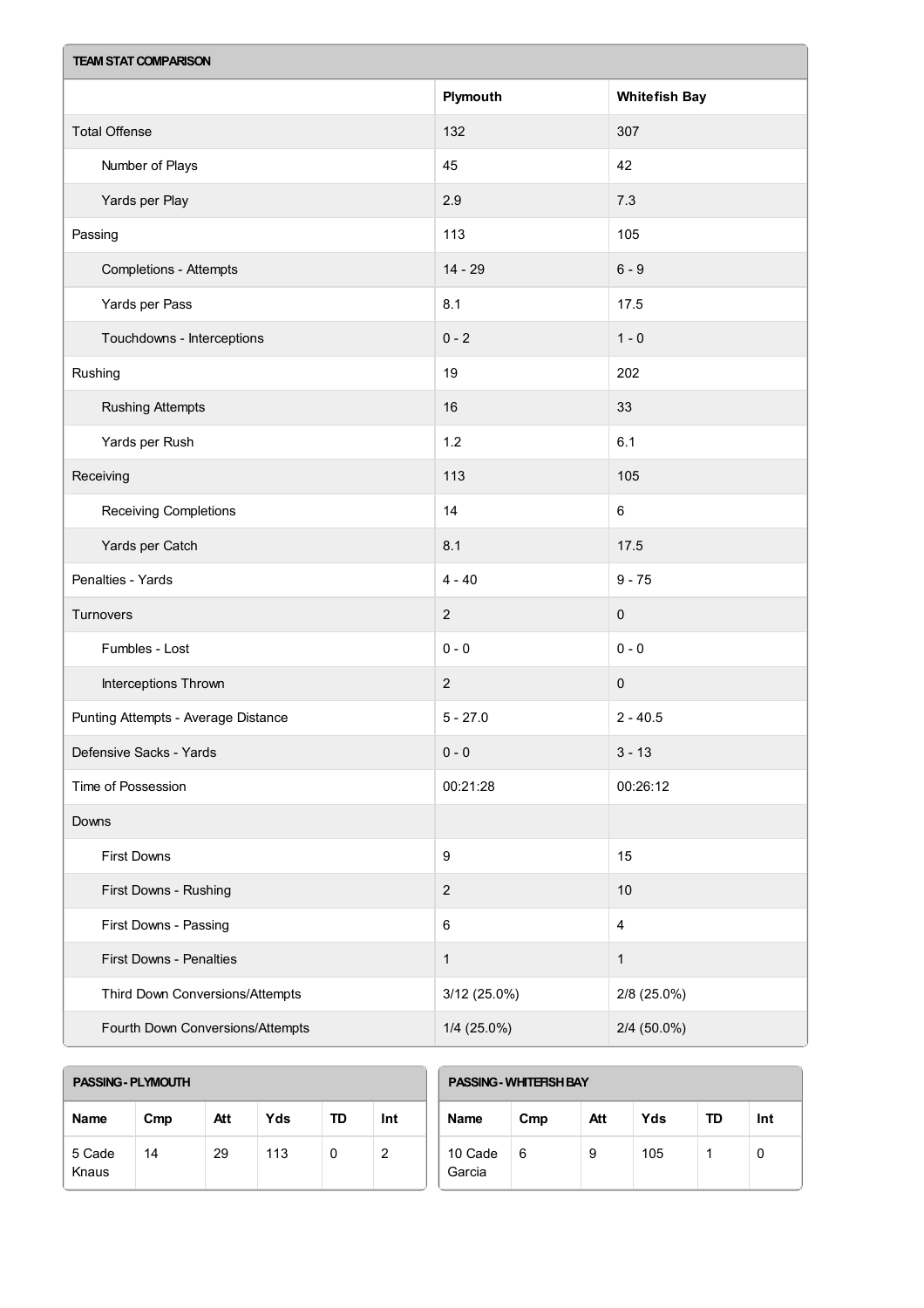| <b>RUSHING - PLYMOUTH</b> |                |                |        |              |  |  |  |  |
|---------------------------|----------------|----------------|--------|--------------|--|--|--|--|
| <b>Name</b>               | Att            | <b>Yds</b>     | Avg    | <b>TD</b>    |  |  |  |  |
| 21 Derek<br>Novotny       | $\overline{7}$ | 13             | 1.9    | $\mathbf{0}$ |  |  |  |  |
| 22 Josh<br>Koll           | $\mathcal{P}$  | 5              | 2.5    | 0            |  |  |  |  |
| 44 Jack<br><b>Nytes</b>   | 1              | 3              | 3.0    | 0            |  |  |  |  |
| 5 Cade<br>Knaus           | 5              | $\overline{2}$ | 0.4    | 0            |  |  |  |  |
| 11 Cole<br><b>Booth</b>   | 1              | -4             | $-4.0$ | 0            |  |  |  |  |

| <b>RUSHING - WHITEFISH BAY</b> |                |            |     |    |  |  |  |  |
|--------------------------------|----------------|------------|-----|----|--|--|--|--|
| <b>Name</b>                    | Att            | <b>Yds</b> | Avg | TD |  |  |  |  |
| 20 Patrick<br>Nau              | 21             | 149        | 7.1 | 1  |  |  |  |  |
| 33 Bo<br><b>Bassindale</b>     | 6              | 27         | 4.5 | 1  |  |  |  |  |
| 10 Cade<br>Garcia              | $\overline{2}$ | 16         | 8.0 | 1  |  |  |  |  |
| 22 Drew<br>Garcia              | 3              | 6          | 2.0 | 0  |  |  |  |  |
| 7 Alex<br>Anthony              | 1              | 4          | 4.0 | 0  |  |  |  |  |

#### **RECEIVING- PLYMOUTH**

| Name                    | Rec | Yds | Avg  | <b>TD</b>    |
|-------------------------|-----|-----|------|--------------|
| 84<br>Mason<br>Guell    | 4   | 36  | 9.0  | $\mathbf{0}$ |
| 11 Cole<br><b>Booth</b> | 3   | 35  | 11.7 | $\Omega$     |
| 21 Derek<br>Novotny     | 4   | 26  | 6.5  | 0            |
| 15 Aiden<br>Reilly      | 2   | 11  | 5.5  | $\Omega$     |
| 44 Jack<br><b>Nytes</b> | 1   | 5   | 5.0  | $\mathbf{0}$ |

| <b>RECEIVING - WHITERSH BAY</b>   |            |     |      |    |  |  |  |  |
|-----------------------------------|------------|-----|------|----|--|--|--|--|
| <b>Name</b>                       | <b>Rec</b> | Yds | Avg  | TD |  |  |  |  |
| 23<br>Maurice<br>David<br>Lee III | 2          | 43  | 21.5 | 0  |  |  |  |  |
| 7 Alex<br>Anthony                 | 3          | 42  | 14.0 | 0  |  |  |  |  |
| 28 Case<br>Fleck                  | 1          | 20  | 20.0 | 1  |  |  |  |  |
|                                   |            |     |      |    |  |  |  |  |

| <b>DEFENSE - PLYMOUTH</b> |     |      |     |      |            |     |  |
|---------------------------|-----|------|-----|------|------------|-----|--|
| <b>Name</b>               | Tkl | Solo | Ast | Sack | <b>TFL</b> | Int |  |

| <b>DEFENSE - WHITERSH BAY</b> |            |              |     |             |            |              |  |  |
|-------------------------------|------------|--------------|-----|-------------|------------|--------------|--|--|
| Name                          | <b>Tkl</b> | Solo         | Ast | <b>Sack</b> | <b>TFL</b> | Int          |  |  |
| 53<br>Carson<br>Kimple        | 1.0        | 1            | 0   | 1.0         | 1.0        | 0            |  |  |
| 13<br>Tommy<br><b>Brunner</b> | 1.0        | $\mathbf{1}$ | 0   | 1.0         | 1.0        | $\mathbf{0}$ |  |  |
| 9 Brady<br>Weas               | 1.0        | 1            | 0   | 1.0         | 1.0        | 0            |  |  |
| 28 Case<br>Fleck              | 0.0        | 0            | 0   | 0.0         | 0.0        | 2            |  |  |

| KICKING - PLYMOUTH |     |            |    |            |  |  |  |
|--------------------|-----|------------|----|------------|--|--|--|
| <b>Name</b>        | FG. | <b>FGA</b> | ΧP | <b>Pts</b> |  |  |  |

# **KICKING- WHITEFISHBAY**

| <b>Name</b>         | <b>FG</b> | <b>FGA</b> | <b>XP</b> | <b>Pts</b> |
|---------------------|-----------|------------|-----------|------------|
| 11 Zach<br>Lichosik | U         | 0          | 5         | 5          |